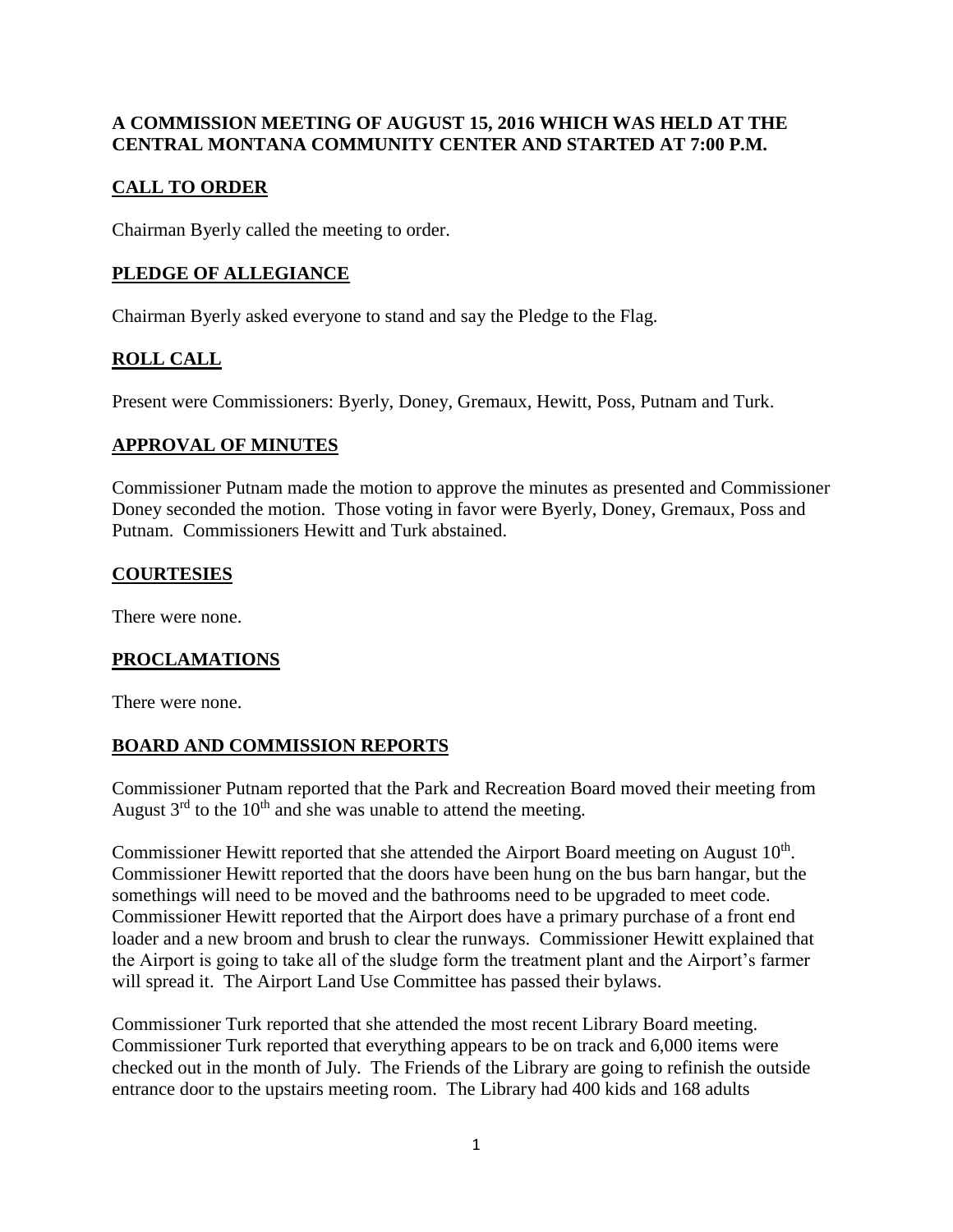participated in the summer reading program. Ms. KellyAnne Terry nominated Ms. Nancy Watts for the Heritage Award for the eastern portion of the stated and she won. Commissioner Turk stated that the Friends of the Library are always looking for more help.

Commissioner Doney reported that the Study Commission met on the 12<sup>th</sup> and a final report has been approved but is not completed. There are a few areas that need to be finished and they got an extension to be able to get some questions answered.

#### **CITY MANAGER REPORT**

City Manager Holly Phelps reported on the following issues:

The swimming pool is going to try to stay open through Labor Day weekend, the hours will be reduced and weather permitting. The plan is to keep the splash park open through the month of September.

The Lewistown Improvement District (LID) Board (TIF) will hold their regular meetings the 2<sup>nd</sup> and  $4<sup>th</sup>$  Monday at 8 am at the Civic Center. These meetings are open to the public.

The Police Department will be holding their surplus auction on August  $20<sup>th</sup>$ . There will be several cars, bikes and miscellaneous office items for auction.

The contractor will be in town on August  $15<sup>th</sup>$  to start the downtown sidewalk project. This project will replace corner and upgrade the traffic signals. It includes bulbouts at  $2<sup>nd</sup>$  and  $5<sup>th</sup>$ Avenues. The state has coordinated with the contractor to make sure that no work will be done during the Chokecherry Festival.

The summary of the fireworks complaints for 2016 was included in the Commissioner's packet.

In August the Recharge Our Community (ROC) groups presented their projects, also at this meeting the winner for the business plan contest was announced. SAS was selected and will receive a rewards package to help them expand their business. Ms. Kerry Hanna, the RCAC community coordinator was introduced. Ms. Hanna will work with Snowy Mountain Development Corporation (SMDC) and RCAC t support the ROC activities in Lewistown. The position was funded by the City, County and RCAC.

A special meeting is scheduled for August  $22<sup>nd</sup>$  at 5:30 p.m. At this meeting the preliminary budget will be approved and a timeline set for passing the final budget.

#### **CONSENT AGENDA**

Commissioner Gremaux made the motion to approve the consent agenda and Commissioner Putnam seconded the motion. The motion passed unanimously. The consent agenda was the acknowledgement of the claims that have been paid from July 28, 2016 to August 11, 2016 for a total of \$13,974.14.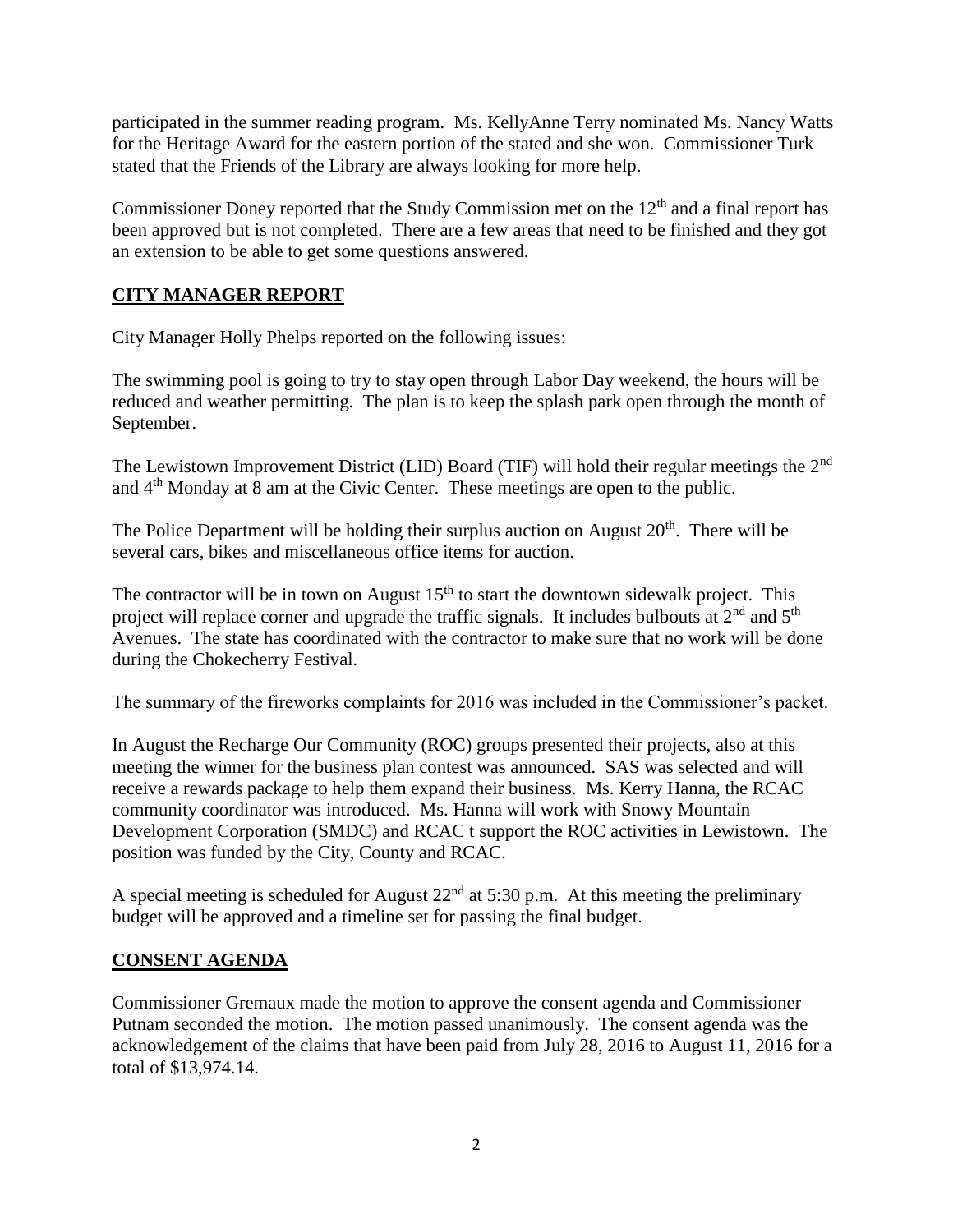#### **REGULAR AGENDA – Resolutions, Ordinances & Other Action Items:**

1. Discussion and action on reappointing Toni Gies to the Lewistown Historic Resources Commission for an additional two year term

The Lewistown Historic Resources Commission (HRC) operates under the guidelines of City Ordinance 11-15. The HRC is a seven member board and Ms. Toni Gies has asked to be able to serve an additional two year term. Ms. Phelps explained that this is Ms. Gies's second term and is an active member on the Lewistown Historic Resources Commission. Commissioner Doney made the motion to approve reappointing Toni Gies to the Lewistown Historic Resources Commission for an additional two year term and Commissioner Hewitt seconded the motion. Commissioner Byerly asked for comments from the audience and Commission. There being none, the question was called for and the motion passed unanimously.

#### 2. Presentation of the Library Board Annual Report

Library Director KellyAnne Terry presented the annual report to the City Commission. Ms. Terry commented on who each staff member was and their responsibilities. The Library Board of Trustees was introduced for those in attendance. The Library is considered a place that is free and equal access to information. Some of the information available at the Library is non-fiction, fiction, media, youth local history, public computer stations, magazines, newspapers and displays. The Library does have a senior outreach program where a staff member delivers material to the nursing homes monthly. The Library has an upstairs meeting room that is available for public use and has high usage. The Library has the following education outreach for the community, 4 Lewistown  $3<sup>rd</sup>$  grade classes, Moore School  $5<sup>th</sup>$  - 8th grades, Hutterite colonies, day cares, home school group and Friday story times. Ms. Terry explained that the Library provides a lot of programming and some of those done this last year was the Montana Repertory Theatre, Montana Shakes, Culture Night, and the Summer Reading Program. Ms. Terry reviewed the following statistics – average monthly visitation: 7514, average summer month's visitation: 8386, total circulation: 76,000 items, average monthly circulation: 6307 items, adult programming monthly average: 60, youth programming monthly average: 302 and patron numbers – 4900 registered users. The building maintenance that has been done in the last year was installation of new windows, re-taping and cleaning of original blinds, repair of outside sills – stone work, repair of the nonfiction heating units and currently working on the recent flood damage from the late snow storm. Ms. Terry reported that the Library is committed to providing the best technology available. The following technology is available at the Library: public computers, smart TVs, early literacy station, projector and laptop check out, computer assistance. The Library does have a Facebook page to have a community presence for events, new books, blogs and happenings. Library Services available are the Montana Share Catalog, Montana Library2Go which is the downloadable audio and ebooks, Montana memory project which is the Central Montana Historical documents and photos and the HeritageQuest which is the genealogy research. Ms. Terry reviewed the following statistics there are 7 public computers with a 1,349 average monthly usage, 4,263 audio books available, and 5,102 ebooks. The Montana Memory Project had 37,197 documents downloaded and 21, 014 photographs downloaded in the past year. The average monthly unique users for the Library website is 1,870. The Library as a community and Ms. Terry stated that she believes the library is the center of the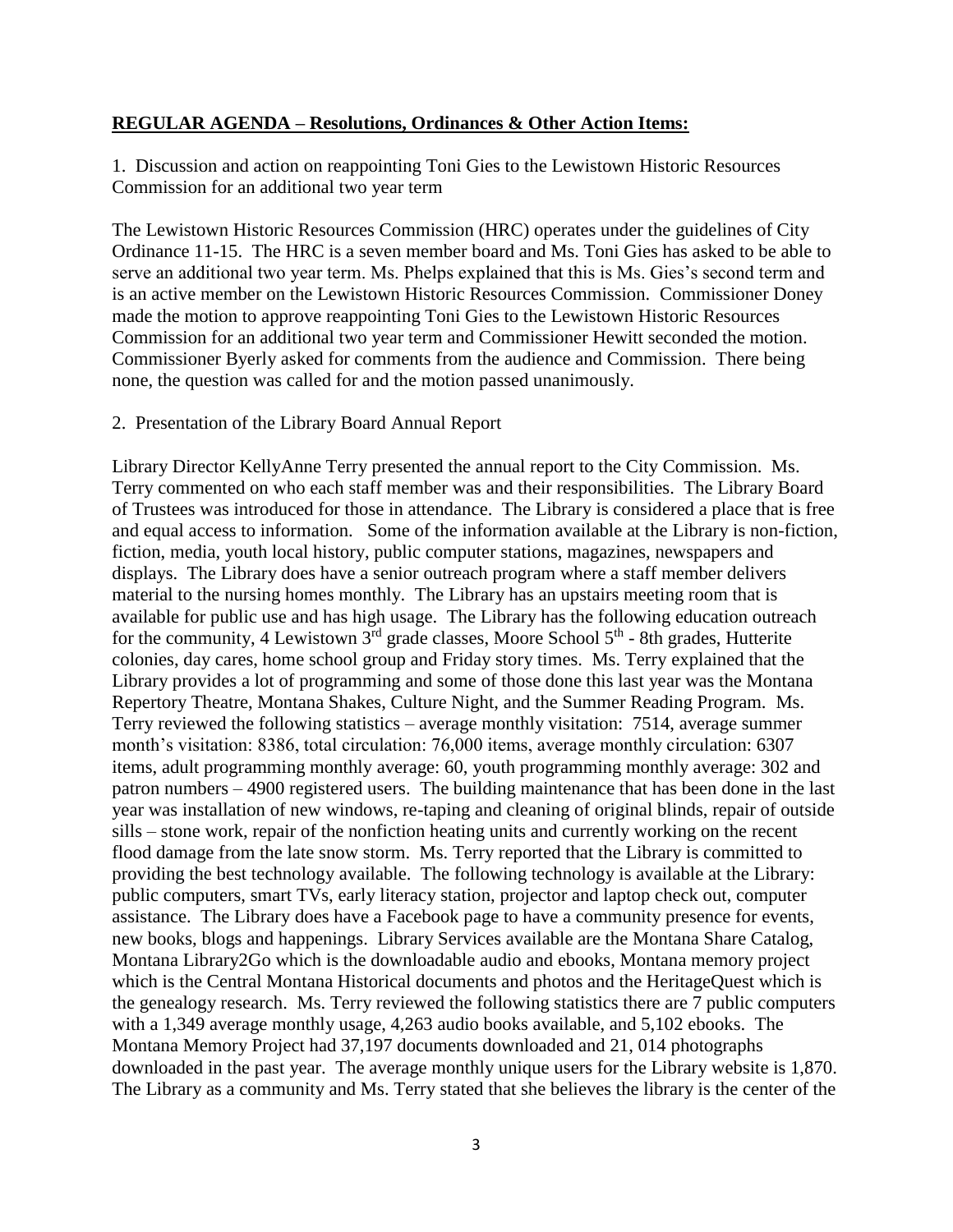community and that a healthy library equals a health community. There are two annual fundraisers to help fund the summer reading program which are the Chili Bowl and the Author dinner. The Library as a community has many partnerships and those are City of Lewistown, Montana State Library, Montana Historical Society, Humanities Montana, Central Montana Historical Society, Central Montana Genealogy Society, Sons of Norway – Lewistown, Montana Shakes, Montana Repertory Theatre, Century Construction, Friends of the Library, and Snowy Mountain Development Corp. Ms. Terry explained what the Library brings to the community, the Library has a qualified and dedicated staff, invested and committed board, strong community support and the dedication of friend of the library and the many volunteers. Ms. Terry reviewed some of the challenges of the Library is the funding, the continued maintenance of the historic building, patron diversity and staffing to make sure all areas are covered during all hours. Ms. Terry reviewed the following awards: Nancy Watts received the Montana Heritage Award 2016, Montana State Library essential Library Service Award 2015-2016 and Distinction in Customer Service and Community Outreach. Montana Library Association offline 2016 award and Ms. KellyAnne Terry received the Outstanding Leader in Libraries award. Ms. Terry reviewed some goals and future planning for the library exterior of the building, open hours on Monday, new computers that are compatible with Windows 10, teen participation, specialty programming community awareness and continue with fundraising. Commissioner Hewitt stated that she is really excited to see that the Library many be open for a few hours on Mondays.

3. Discussion and action on the City's contribution to the Library for fiscal year 2016-2017

Ms. Phelps reviewed the Library funds and there is a little bit of an increase compared to last year's funding due to the retirement of long term staff, vacancy savings and the lower salaries associated with the new employees. Ms. Terry explained that the erate federal grant for the telephone is being phased out and has raised that line item due to this and it is unknown the cost of the telephone going forward. Ms. Terry stated that included in the budget is the additional 8 hours for one staff member to become full time which is how the Monday hours will be possible. Ms. Phelps stated that the Library is asking for a 1.5% over last year's contribution minus the employee buyout which is a 4% savings. Commissioner Poss made the motion to contribute \$207,048 to fund 2220 and \$5,000 to fund 4001 as long as there are matching funds from the Library and Commissioner Putnam seconded the motion. Commissioner Doney stated that the City has a great job of supporting the Library and one entity that could step up to the plate and be more supportive. Commissioner Byerly explained that last year he made some comments about the increase in last year's budget and would like to thank you and commend you for the 1.5% increase and hoped it would be and think it is sustainable and thank you for making this work. Commissioner Byerly asked for comments from the audience and Commission. There being none, the question was called for and the motion passed unanimously.

#### **CITIZENS' REQUESTS**

Mr. Mike Chapman asked when the County Commissioners were reviewing and approving their budget. Mr. Chapman stated that we should maybe all attend the County Commission meeting to show support for the Library, because we are all county residents.